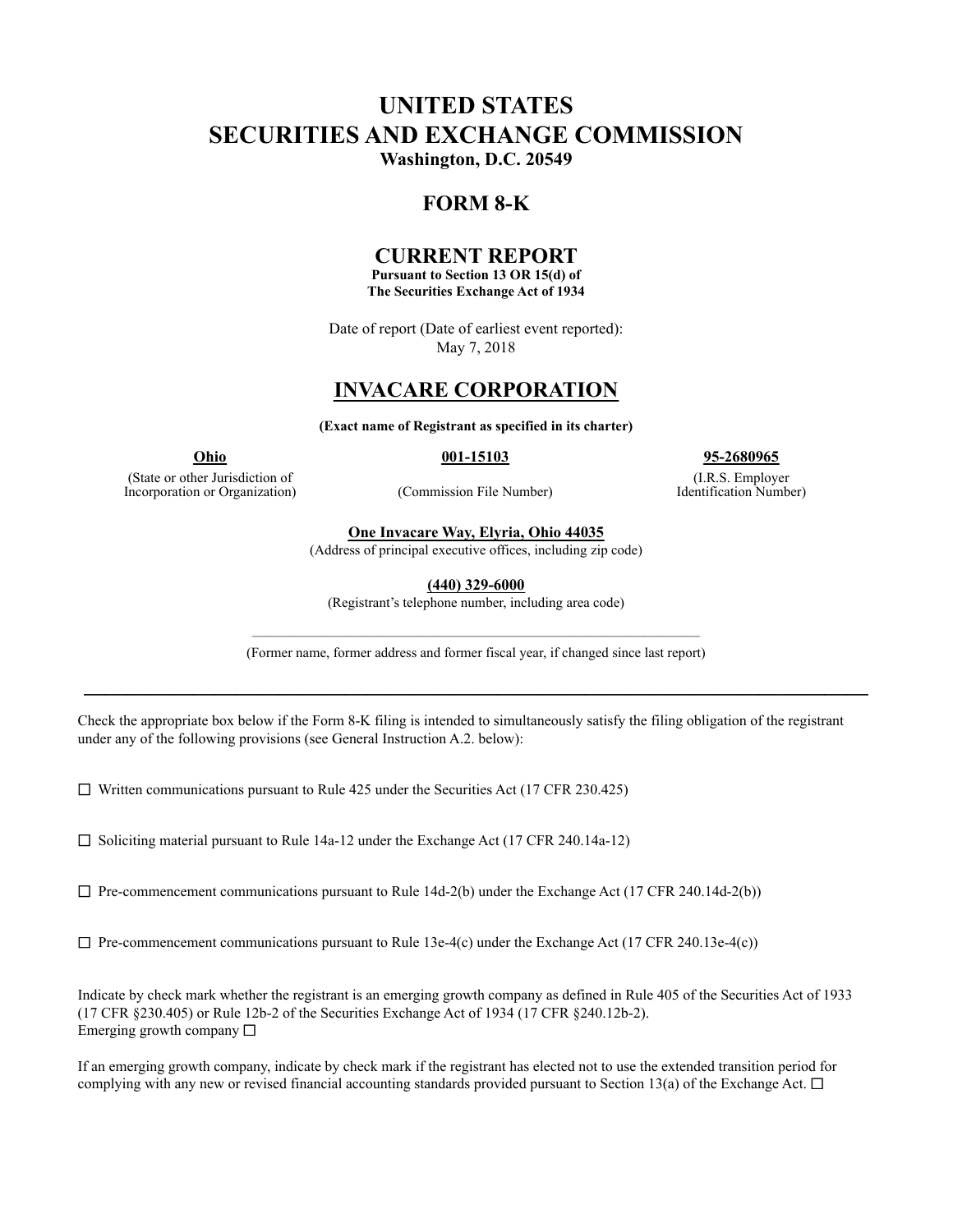# **Item 2.02. Results of Operations and Financial Condition.**

On May 7, 2018, the Company issued a press release regarding its financial results for the three months ended March 31, 2018. The press release is furnished herewith as Exhibit 99.1.

The attached press release contains certain non-GAAP financial measures, which are further described therein. In the press release, the Company has provided a reconciliation of the non-GAAP financial measures to the most directly comparable GAAP financial measure.

## **Item 9.01. Financial Statements and Exhibits.**

(d) Exhibits.

Exhibit Number Description of Exhibit

99.1 Press Release, dated May 7, 2018, regarding financial results for the three months ended March 31, 2018.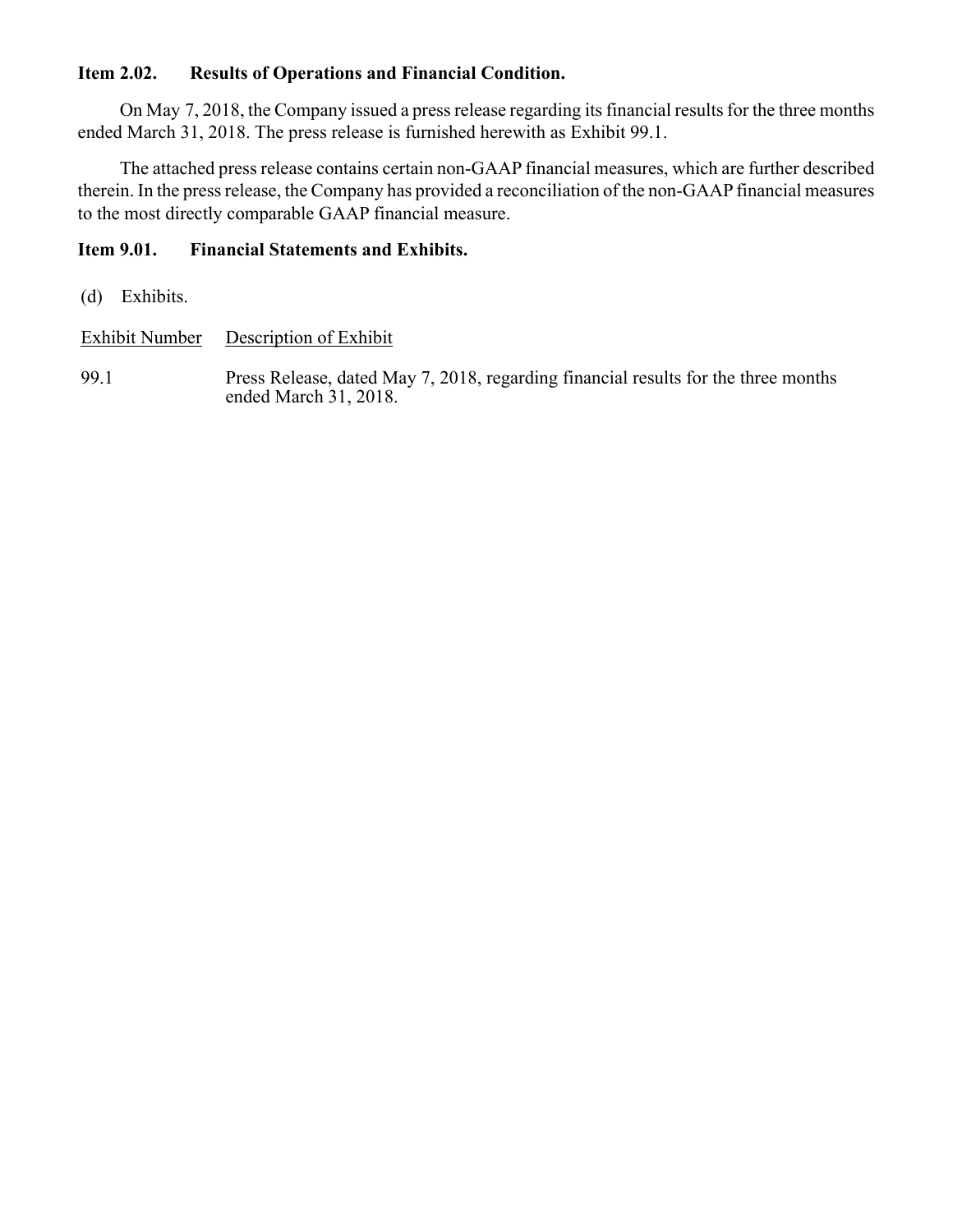# SIGNATURE

Pursuant to the requirements of the Securities Exchange Act of 1934, as amended, the registrant has duly caused this report to be signed on its behalf by the undersigned hereunto duly authorized.

# INVACARE CORPORATION

(Registrant)

Date: May 7, 2018 By: *by:* /s/ Kathleen P. Leneghan Name: Kathleen P. Leneghan Title: Senior Vice President and Chief Financial Officer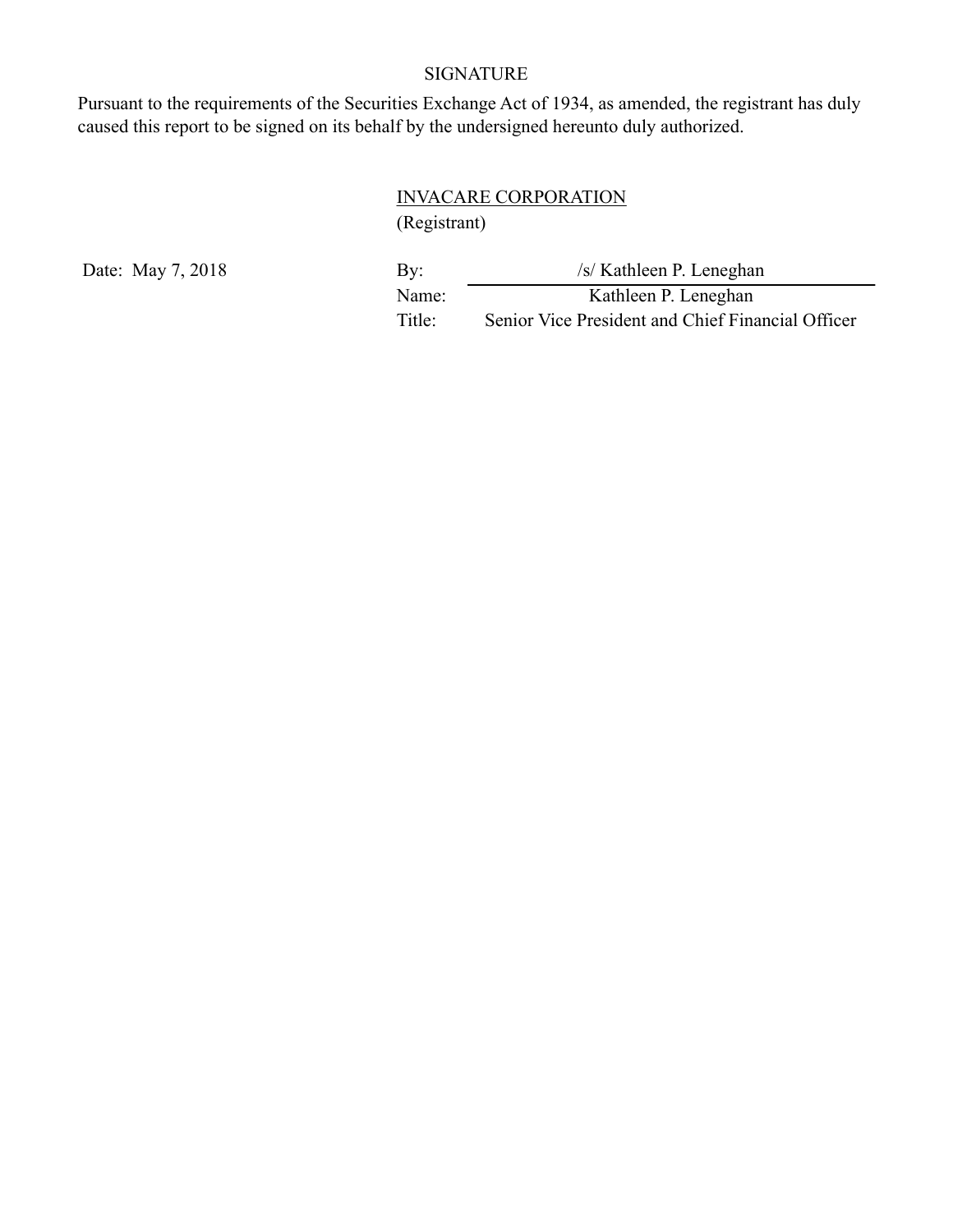# **Exhibit Index**

Exhibit Number Description of Exhibit

99.1 Press Release, dated May 7, 2018, regarding financial results for the three months ended March 31, 2018.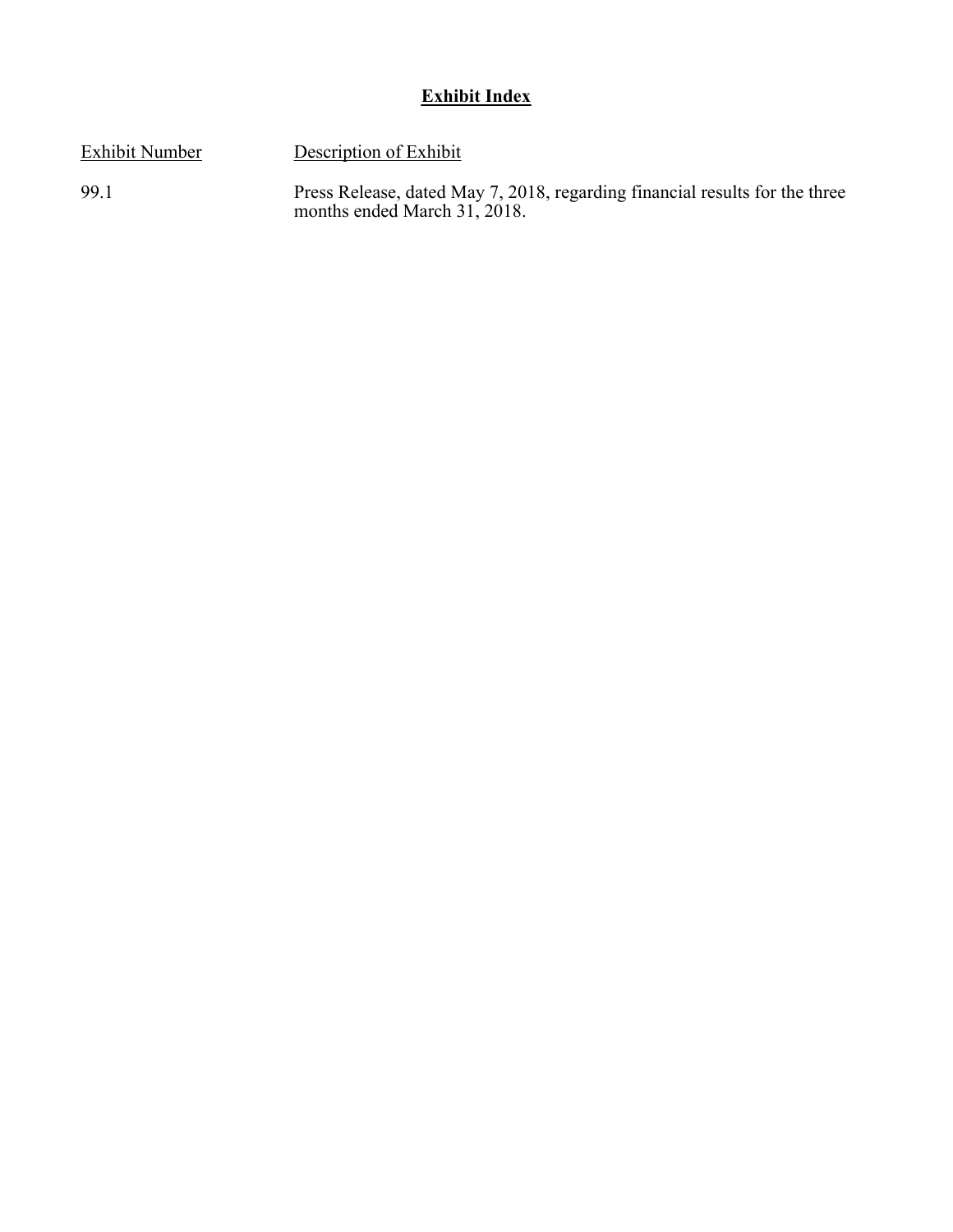#### **Exhibit 99.1**

#### **NEWS RELEASE CONTACT:** Lois Lee

440-329-6435

#### **INVACARE REPORTS RESULTS FOR FIRST QUARTER 2018**

**ELYRIA, Ohio - (May 7, 2018) -** Invacare Corporation (NYSE: IVC) ("Invacare" or the "company") today reported results for the quarter ended March 31, 2018.

#### **Highlights**

- Reported net sales increased 2.3% to \$237.1 million while constant currency net sales<sup>(a)</sup> decreased 4.4% compared to  $1Q17$ <sup>\*</sup>.
- Constant currency sequential net sales<sup>(b)</sup> decreased 6.6% compared to 4017. Constant currency sequential net sales increased in the North America/Home Medical Equipment ("NA/HME") and Institutional Products ("IPG") segments but offset by declines in the Europe and Asia/Pacific segments. The Europe segment has historically been impacted by seasonality with stronger sales in the second half versus the first half of the year.
- Gross margin as a percentage of net sales was unchanged at 28.1% compared to 1Q17 primarily as a result of favorable manufacturing costs, including favorable impact from foreign currency, and reduced R&D expenses offset by increased freight costs, principally to support fulfillment of the order backlog carried over from 4Q17.
- Operating loss was \$5.1 million, an improvement of \$5.5 million compared to 1Q17, as operating profit increased for most of the business segments and restructuring costs decreased.
- GAAP loss per share was \$0.43, compared to loss per share of \$0.52 in 1Q17, and adjusted net loss per share<sup>(c)</sup> was \$0.35 versus loss per share of \$0.47 in 1Q17.
- Free cash flow<sup>(d)</sup> usage was \$26.7 million compared to usage of \$33.4 million in 1Q17.
- EBITDA<sup>(e)</sup> was negative \$1.0 million, an improvement of \$6.0 million compared to 1Q17. EBITDA in 1Q18 included an increase of \$0.9 million related to equity compensation expense.
- Results in 1Q18 were not materially affected by the 4Q17 U.S. tax law change principally due to the company's domestic losses and valuation reserves.

#### **Key Financial Results**

| (in millions USD)                     | 1Q18     | 1Q17     | \$ Change | % Change         |
|---------------------------------------|----------|----------|-----------|------------------|
| Net Sales                             | \$237.1  | \$231.7  | \$5.3     | 2.3%             |
| Constant Currency Net Sales           | \$221.4  | \$231.7  | \$(10.3)  | (4.4)%           |
| Gross Margin % of Net Sales           | 28.1%    | $28.1\%$ |           | 0 <sub>bps</sub> |
| Gross Profit                          | \$66.5   | \$65.1   | \$1.4     | $2.2\%$          |
| Constant Currency SG&A <sup>(f)</sup> | \$67.7   | \$72.5   | \$(4.8)   | $(6.6)\%$        |
| <b>Free Cash Flow</b>                 | \$(26.7) | \$(33.4) | \$6.6     | 19.9%            |
| <b>EBITDA</b>                         | \$(1.0)  | \$(7.1)  | \$6.0     | 85.3%            |

\* Date format is quarter and year in each instance.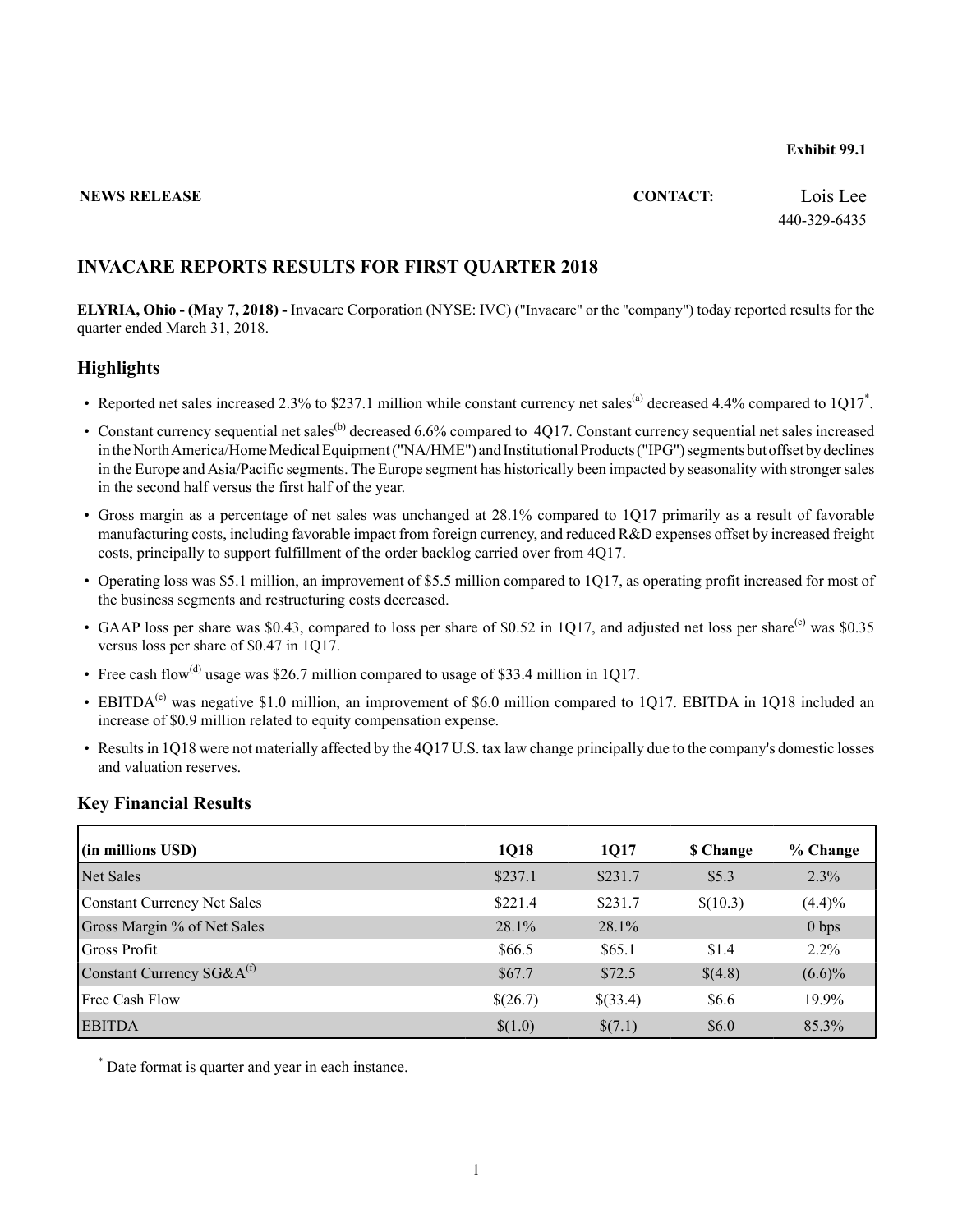## **CEO Summary**

"In the first quarter, consolidated constant currency sequential net sales declined 6.6% compared to the fourth quarter 2017, which was largely expected as the company's sales are historically stronger in the second half of the year, especially in the Europe segment. Importantly, both the NA/HME and IPG segments achieved constant currency sequential net sales growth, an indicator of the progress of our transformation. Operating loss and EBITDA improved as compared to the first quarter last year with benefit from favorable foreign currency and cost reduction activities implemented in 2017. During the quarter, the company's continued focus on cash resulted in a \$6.6 million improvement in free cash flow and \$6.0 million improvement in EBITDA compared to the first quarter 2017 principally driven by a lower net loss. The company continued to prioritize its emphasis on a culture of quality excellence and achieving improved earnings," said Matthew E. Monaghan, chairman, president and chief executive officer.

| (in millions USD) | <b>Net Sales</b> |                     |       |                             |                                  |                           |                  | <b>Operating Income (Loss)</b> |          |  |
|-------------------|------------------|---------------------|-------|-----------------------------|----------------------------------|---------------------------|------------------|--------------------------------|----------|--|
|                   |                  | 1018                | 1017  | <b>Reported</b><br>% Change | Constant<br>Currency<br>% Change |                           | 1018             | 1017                           | % Change |  |
| Europe            |                  | $131.3 \text{ }$ \$ | 119.5 | $9.9\%$                     | $(2.6)\%$                        | $\boldsymbol{\mathsf{S}}$ | 6.6 <sup>°</sup> | 5.1                            | 29.3%    |  |
| NA/HME            |                  | 79.8                | 84.3  | (5.3)                       | (5.7)                            |                           | (8.1)            | (9.4)                          | 13.7     |  |
| <b>IPG</b>        |                  | 14.9                | 16.4  | (9.1)                       | (9.3)                            |                           | 1.6              | 1.9                            | (15.8)   |  |
| Asia/Pacific      |                  | 11.1                | 11.6  | (4.3)                       | (7.5)                            |                           | 1.0              | (0.4)                          | 326.0    |  |

## **1Q18 Segment Results**

*Europe* - Compared to 1Q17, the decline in constant currency net sales was driven by lifestyle and respiratory products and, to a lesser extent, mobility and seating products as the company gradually applies its transformation strategy to this segment. Operating income increased compared to 1Q17 principally due to favorable impact from foreign currency and sales mix partially offset by increased freight costs and sales declines.

*North America/Home Medical Equipment (NA/HME)* - Constant currency net sales decreased driven largely by respiratory and lifestyle products partially offset by increases in mobility and seating products compared to 1Q17. The decline in sales was also impacted by reduced sales in China as result of the closure of one of the company's Suzhou, China facilities in 3Q17. Compared to 4Q17, constant currency sequential net sales improved 0.5% driven by respiratory products. Operating loss decreased compared to 1Q17 primarily related to reduced SG&A expense and R&D expense, primarily employment costs, partially offset by sales decline, unfavorable sales mix and increased freight costs.

*Institutional Products Group (IPG)* - Constant currency net sales decreased compared to 1Q17, principally due to case goods, bed products and interior design projects. Compared to 4Q17, constant currency sequential net sales improved 7.6% driven by interior design projects and DME products. Operating income declined compared to 1Q17 principally due to a decline in sales, partially offset by reduced SG&A expense.

*Asia/Pacific* - Constant currency net sales decreased compared to 1Q17 in institutional beds and respiratory products. Operating income increased significantly compared to 1Q17 as a result of favorable sales mix and reduced R&D expense and manufacturing costs.

## **Additional highlights**

- In January, the company's independent auditor completed its first semi-annual inspection of the Corporate and Taylor Street facilities in accordance with the company's FDA consent decree. The auditor concluded the company continues to operate these facilities in substantial compliance with FDA requirements.
- In April, FDAconducted a follow-up inspection of the company's Alber facility in Germany following the corrections of issues raised in the previously disclosed 2017 warning letter. There were no observations from this inspection and Invacare anticipates closure of the warning letter in due course. Sales restrictions from the warning letter were lifted in January 2018.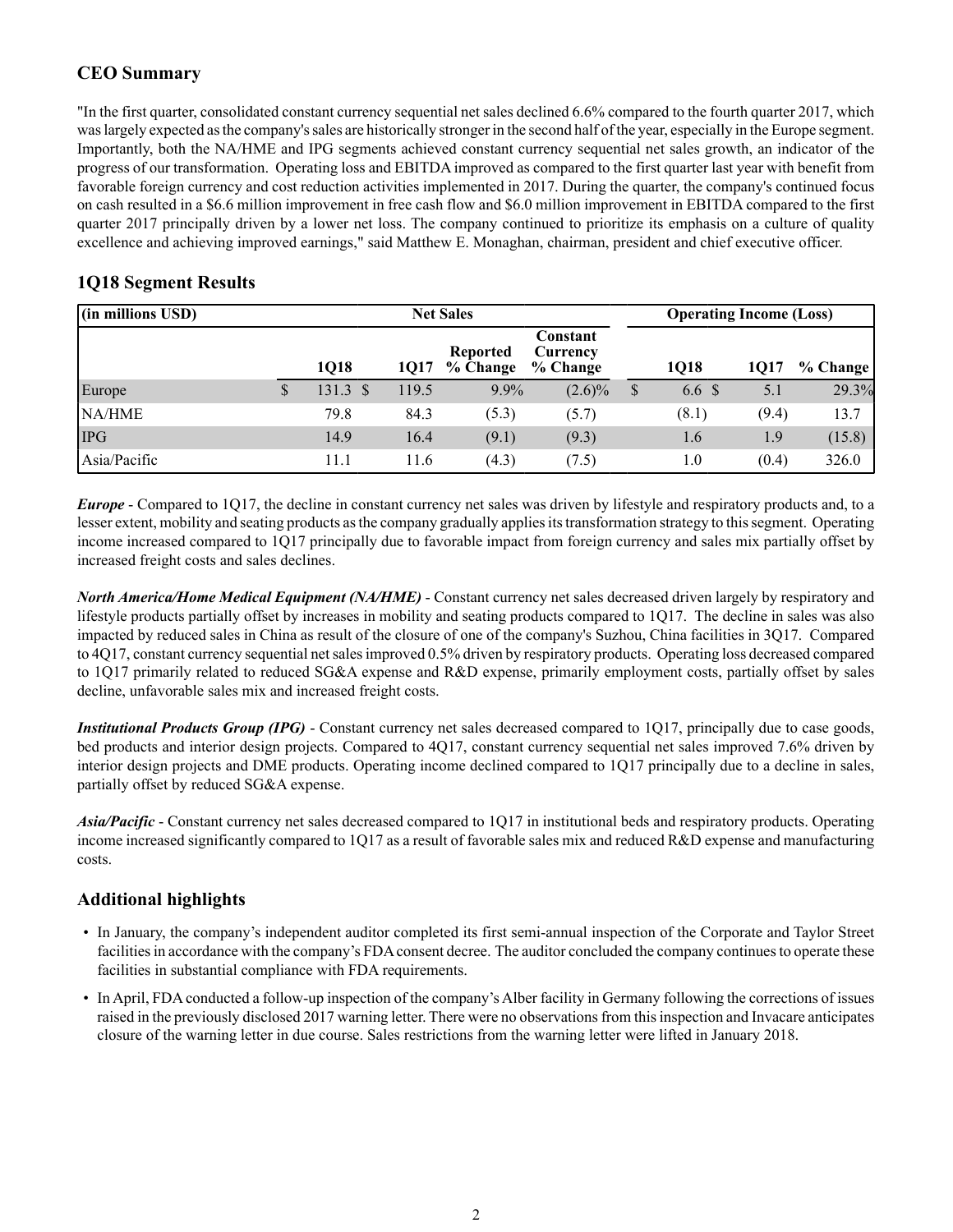## **Outlook**

As part of the company's transformation, the company will continue to make significant investments, strategically reduce sales in certain areas, refocus resources away from less accretive activities and evaluate its global infrastructure for opportunities to drive efficiency. Phase One investments are providing returns. The company expects to see improved results in 2018 with Phase Two actions continuing as the company continues to streamline operations, resize and reshape the organization, especially in North America, around its new business mix and size. By executing this strategy and making these operational improvements, the company expects long-term benefits for the company's stakeholders.

As a result of anticipated commercial effectiveness, the company expects increased working capital, which, if realized, would support investments for growth, especially growth of NA/HME mobility and seating products. This would include investments in demonstration units, increased SG&A to support increased sales growth and the working capital needed to support an extended quote-to-cash process for power wheelchairs. Also, the company expects to make additional restructuring and capital investments as it continues to reshape the business over the transformation period. Accordingly, the company anticipates its cash flow usage for 2018 will be similar to the cash used in 2017, including consideration of seasonality of cash flow usage during the year.

As noted previously, the company is gradually applying the transformation to the Europe segment, which may continue to reduce the segment's sales as it begins to shift its product mix toward more clinically valued, higher-margin products. Regarding the IPG segment, the company does not anticipate sequential sales growth in the subsequent quarters of 2018 to be as strong as realized in 1Q18 as the company expects its new strategic selling approach to continue to take time to yield growth.

In its pursuit of increased shareholder value, the company continues to prioritize its emphasis on a culture of quality excellence and achieving its long-term earnings potential.

## **Conference Call and Webcast**

As previously announced, the company will provide a conference call and webcast for investors and other interested parties to review its first quarter 2018 financial results on Tuesday, May 8, 2018 at 8:30 AM ET. Those wishing to participate in the live call should dial 800-289-0498, or for international callers 719-325-4831, and enter Conference ID 5307615. A simultaneous webcast of the call will be accessible at https://calltower.adobeconnect.com/invacare1q2018/event/registration.html. A copy of the webcast slide deck will be posted to www.invacare.com/investorrelations prior to the webcast.

A recording of the conference call can be accessed by dialing 888-203-1112 (U.S. and Canada) or 719-457-0820 (international callers) and entering the Conference ID Code 5307615 through May 15, 2018. An archive of the webcast presentation will be posted at www.invacare.com/investorrelations 24 hours after the call.

## **About Invacare Corporation**

Invacare Corporation (NYSE: IVC) ("Invacare" or the "company") is a leading manufacturer and distributor in its markets for medical equipment used in non-acute care settings. At its core, the company designs, manufactures, and distributes medical devices that help people to move, breathe, rest and perform essential hygiene. The company provides clinically complex medical device solutions for congenital (e.g., cerebral palsy, muscular dystrophy, spina bifida), acquired (e.g., stroke, spinal cord injury, traumatic brain injury, post-acute recovery, pressure ulcers) and degenerative (e.g., ALS, multiple sclerosis, chronic obstructive pulmonary disease, elderly, bariatric) ailments. The company's products are important parts of care for people with a wide range of challenges, from those who are active and involved in work or school each day and may need additional mobility or respiratory support, to those who are cared for in residential care settings, at home and in rehabilitation centers. The company sells its products principally to home medical equipment providers with retail and e-commerce channels, residential care operators, distributors and government health services in North America, Europe and Asia/Pacific. For more information about the company and its products, visit Invacare's website at www.invacare.com.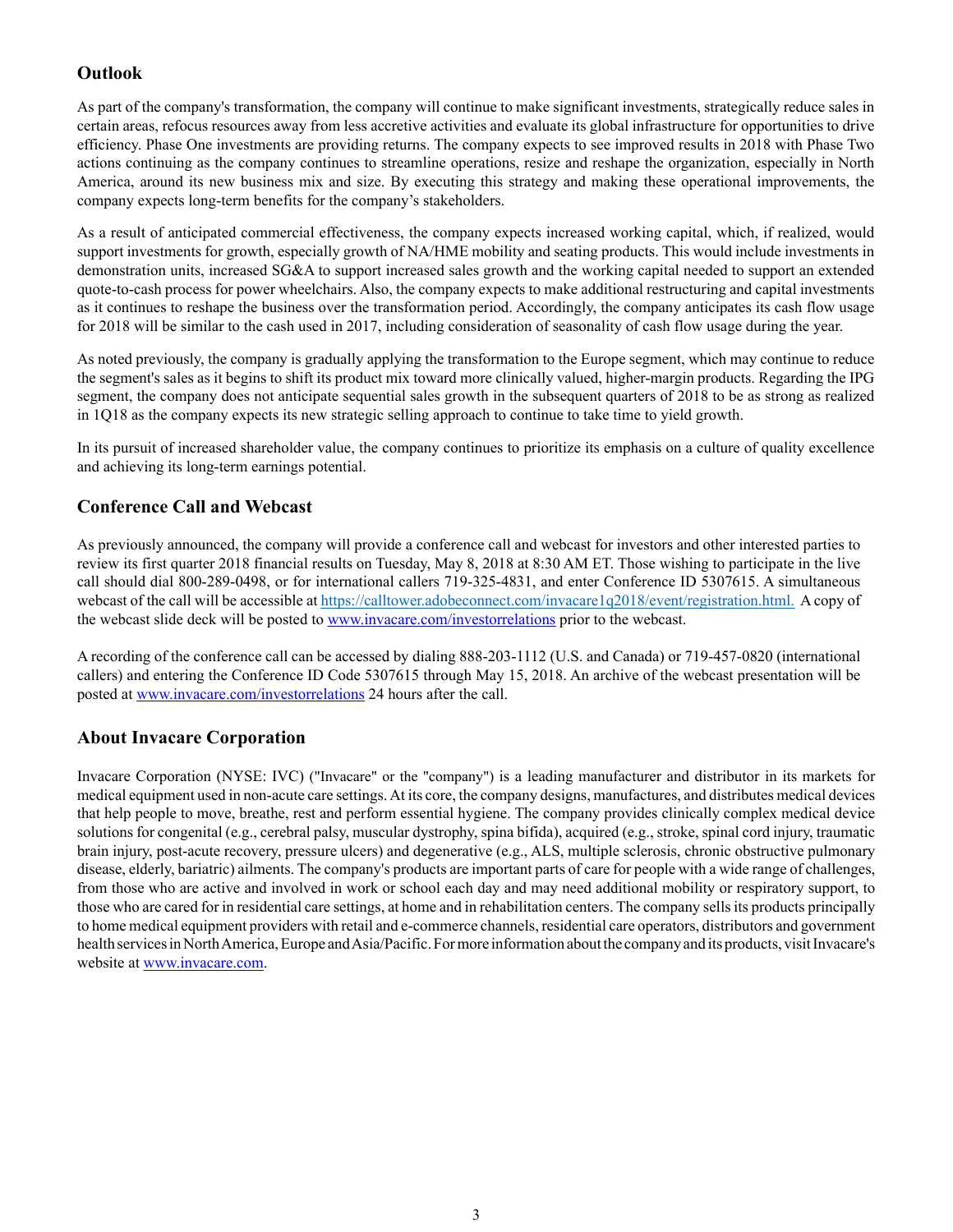*This press release contains forward-looking statements within the meaning of the "Safe Harbor" provisions of the Private Securities Litigation Reform Act of 1995. Forward-looking statements are those that describe future outcomes or expectations that are usually identified by words such as "will," "should," "could," "plan," "intend," "expect," "continue," "forecast," "believe," and "anticipate" and include, for example, any statement made regarding the company's future results. Actual results may differ materially as a result of various risks and uncertainties, including regulatory proceedings or the company's failure to comply with regulatory requirements or receive regulatory clearance or approval for the company's products or operations; adverse effects of regulatory or governmental inspections of company facilities at any time and governmental warning letters or enforcement actions; circumstances or developments that may make the company unable to implement or realize the anticipated benefits, or that may increase the costs, of its current business initiatives; possible adverse effects on the company's liquidity that may result from delays in the implementation or realization of benefits from its current business initiatives; exchange rate fluctuations; and those other risks and uncertainties expressed in the cautionary statements and risk factors in the company's annual report on Form 10-K, quarterly reports on Form 10-Q and other filings with the Securities and Exchange Commission. The company may not be able to predict and may have little or no control over many factors or events that may influence its future results and, except as required by law, shall have no obligation to update any forward-looking statements.*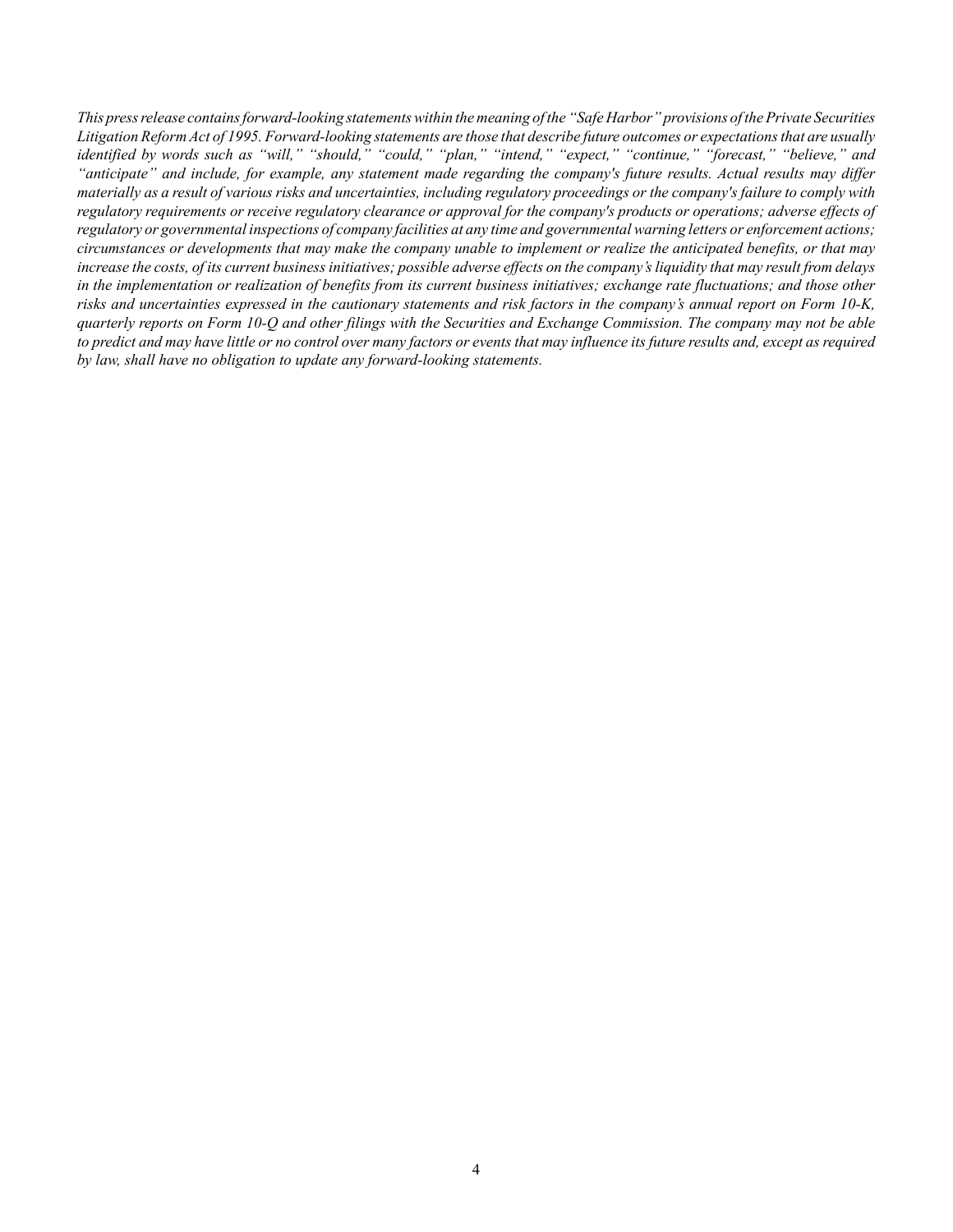#### **INVACARE CORPORATION AND SUBSIDIARIES CONDENSED CONSOLIDATED STATEMENT OF LOSS (UNAUDITED)**

| (In thousands, except per share data)                 |               |             | Three Months Ended |           |  |  |  |  |  |  |
|-------------------------------------------------------|---------------|-------------|--------------------|-----------|--|--|--|--|--|--|
|                                                       |               | March 31    |                    |           |  |  |  |  |  |  |
|                                                       |               | 2018        |                    | 2017      |  |  |  |  |  |  |
| Net sales                                             | \$            | 237,060     | $\mathcal{S}$      | 231,723   |  |  |  |  |  |  |
| Cost of products sold                                 |               | 170,543     |                    | 166,578   |  |  |  |  |  |  |
| <b>Gross Profit</b>                                   |               | 66,517      |                    | 65,145    |  |  |  |  |  |  |
| Selling, general and administrative expenses          |               | 71,264      |                    | 72,513    |  |  |  |  |  |  |
| Charges related to restructuring activities           |               | 401         |                    | 3,283     |  |  |  |  |  |  |
| <b>Operating Loss</b>                                 |               | (5,148)     |                    | (10,651)  |  |  |  |  |  |  |
| Net gain on convertible debt derivatives              |               | (103)       |                    | (901)     |  |  |  |  |  |  |
| Interest expense - net                                |               | 6,713       |                    | 4,430     |  |  |  |  |  |  |
| <b>Loss before Income Taxes</b>                       |               | (11,758)    |                    | (14, 180) |  |  |  |  |  |  |
| Income tax provision                                  |               | 2,350       |                    | 2,600     |  |  |  |  |  |  |
| <b>Net Loss</b>                                       |               | (14, 108)   |                    | (16,780)  |  |  |  |  |  |  |
| Net Loss per Share-Basic                              | $\mathcal{S}$ | $(0.43)$ \$ |                    | (0.52)    |  |  |  |  |  |  |
| Weighted Average Shares Outstanding—Basic             |               | 32,911      |                    | 32,475    |  |  |  |  |  |  |
| Net Loss per Share-Assuming Dilution *                | $\mathbb{S}$  | $(0.43)$ \$ |                    | (0.52)    |  |  |  |  |  |  |
| Weighted Average Shares Outstanding-Assuming Dilution |               | 33,799      |                    | 32,704    |  |  |  |  |  |  |

\* Net loss per share assuming dilution calculated using weighted average shares outstanding - basic for periods in which there is a loss.

 $\mathcal{L}_\text{max}$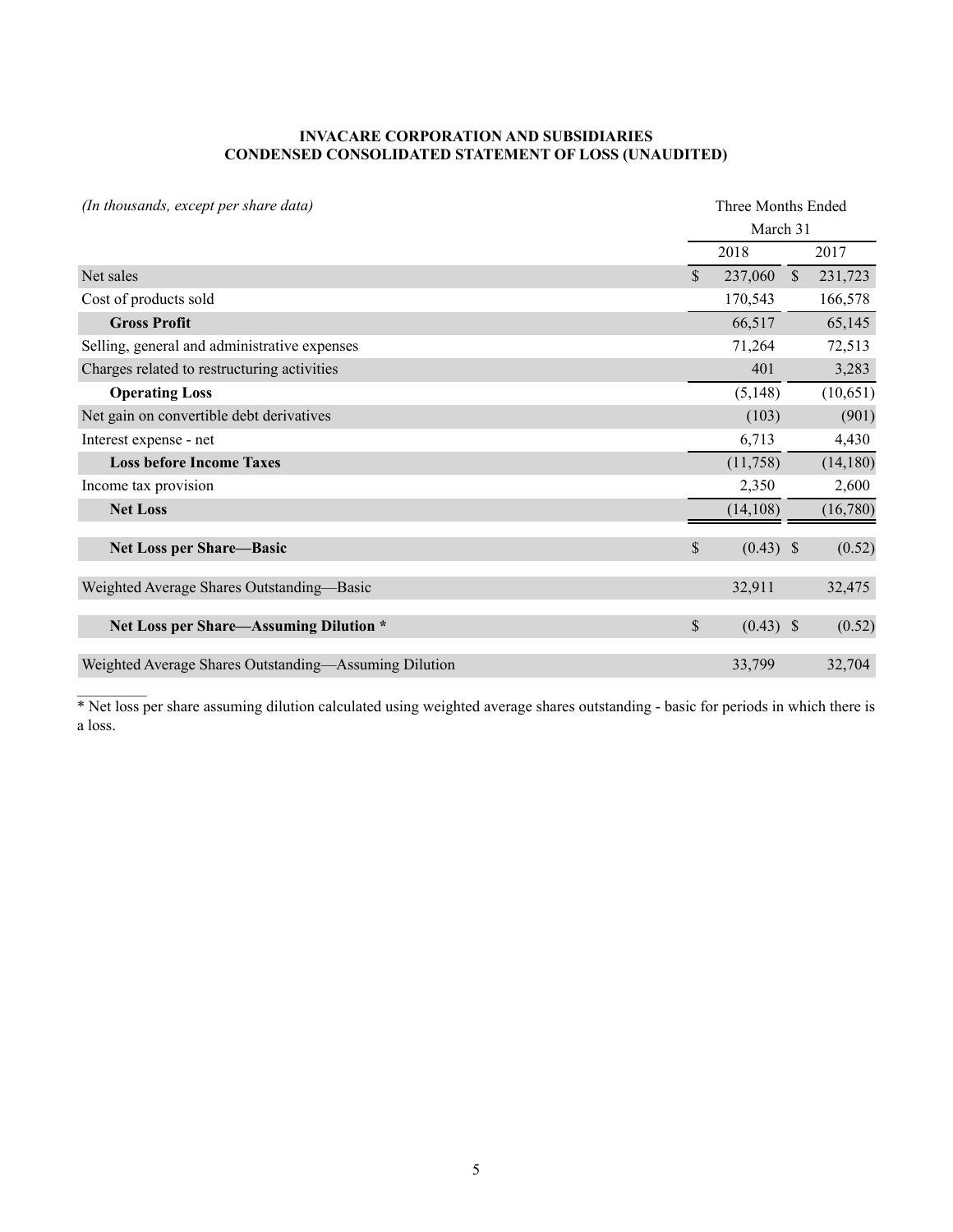#### **INVACARE CORPORATION AND SUBSIDIARIES RECONCILIATION OF NET LOSS PER SHARE TO ADJUSTED NET LOSS PER SHARE(c)**

| (In thousands, except per share data)                            | Three Months Ended                    |
|------------------------------------------------------------------|---------------------------------------|
|                                                                  | March 31                              |
|                                                                  | 2018<br>2017                          |
| Net loss per share - assuming dilution*                          | $(0.43)$ \$<br>(0.52)<br>$\mathbb{S}$ |
| Weighted average shares outstanding-assuming dilution            | 32,911<br>32,475                      |
| Net loss                                                         | (16,780)<br>(14, 108)                 |
| Income tax provision                                             | 2,350<br>2,600                        |
| <b>Loss before Income Taxes</b>                                  | (14, 180)<br>(11,758)                 |
| Amortization of discount on convertible debt                     | 1,749<br>2,786                        |
| Net gain on convertible debt derivatives                         | (901)<br>(103)                        |
| <b>Adjusted Loss before Income Taxes</b>                         | (13, 332)<br>(9,075)                  |
| <b>Adjusted Income Taxes</b>                                     | 2,350<br>2,080                        |
| <b>Adjusted Net Loss</b> <sup>(g)</sup>                          | (15, 412)<br>(11, 425)                |
|                                                                  |                                       |
| Weighted Average Shares Outstanding - Assuming Dilution          | 32,911<br>32,475                      |
| Adjusted Net Loss per Share - Assuming Dilution <sup>(c)</sup> * | $(0.35)$ \$<br>(0.47)                 |

*Adjusted net loss per share (Adjusted EPS) and adjusted net loss are non-GAAP financial measures, which are defined at the end of this release.* 

\*Net loss per share assuming dilution and adjusted net loss per share<sup>(c)</sup> assuming dilution calculated using weighted average shares outstanding - basic for periods in which there is a loss.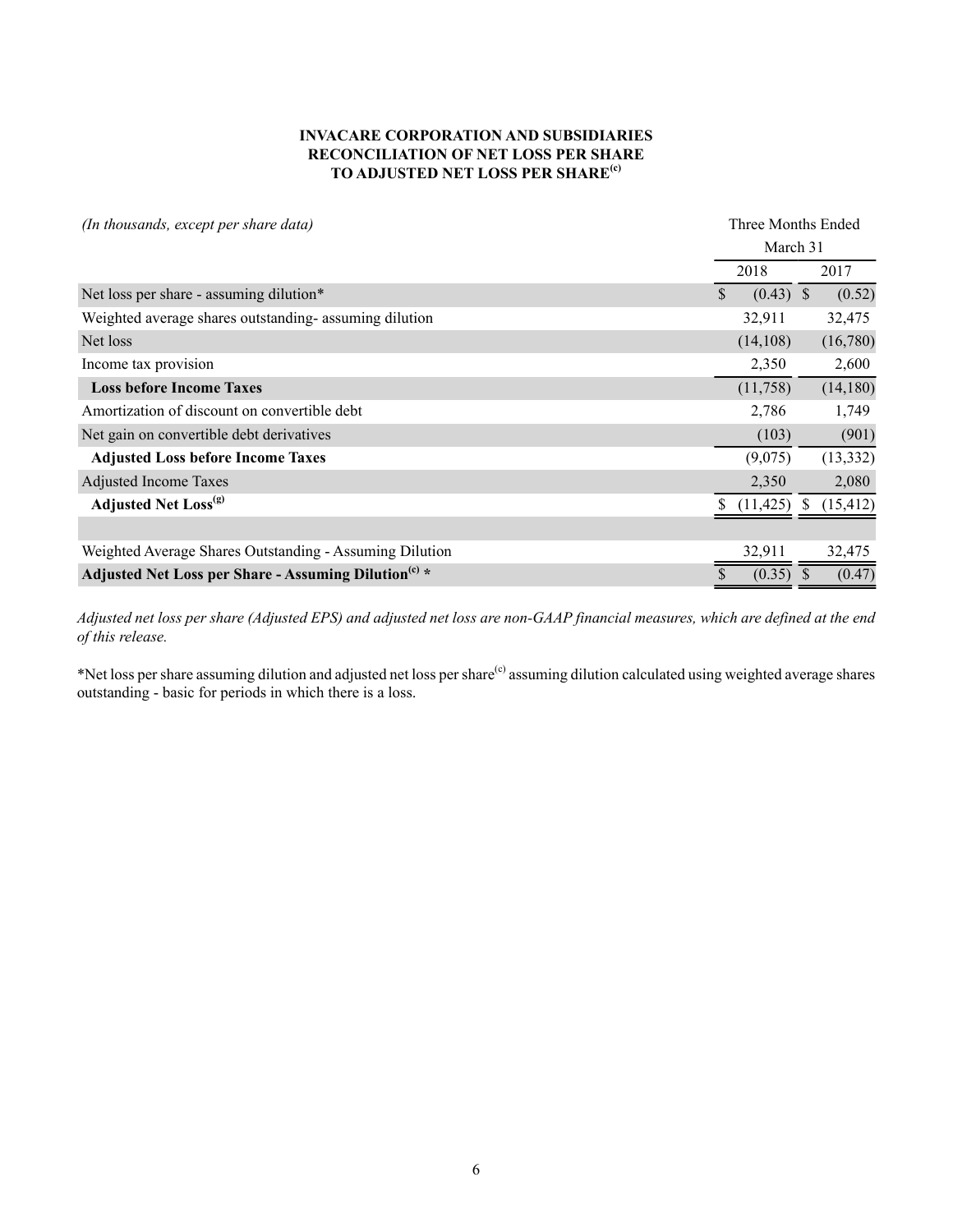#### **INVACARE CORPORATION AND SUBSIDIARIES RECONCILIATION OF NET LOSS TO EBITDA(e)**

|                                          |  |          | Three Months Ended |          |  |
|------------------------------------------|--|----------|--------------------|----------|--|
| (In thousands)                           |  | March 31 |                    |          |  |
|                                          |  | 2018     |                    | 2017     |  |
| Net Loss                                 |  | (14,108) | <sup>S</sup>       | (16,780) |  |
| Income tax provision                     |  | 2,350    |                    | 2,600    |  |
| Interest expense - net                   |  | 6,713    |                    | 4,430    |  |
| Net gain on convertible debt derivatives |  | (103)    |                    | (901)    |  |
| <b>Operating Loss</b>                    |  | (5,148)  |                    | (10,651) |  |
| Depreciation and amortization            |  | 4,111    |                    | 3,593    |  |
| EBITDA <sup>(e)</sup>                    |  | (1,037)  |                    | (7,058)  |  |

*"EBITDA" is a non-GAAPfinancial measure, which is defined at the end of this release. EBITDAincludes stock based compensation expense of \$1.8 million and \$0.8 million for the three months ended March 31, 2018 and 2017, respectively.*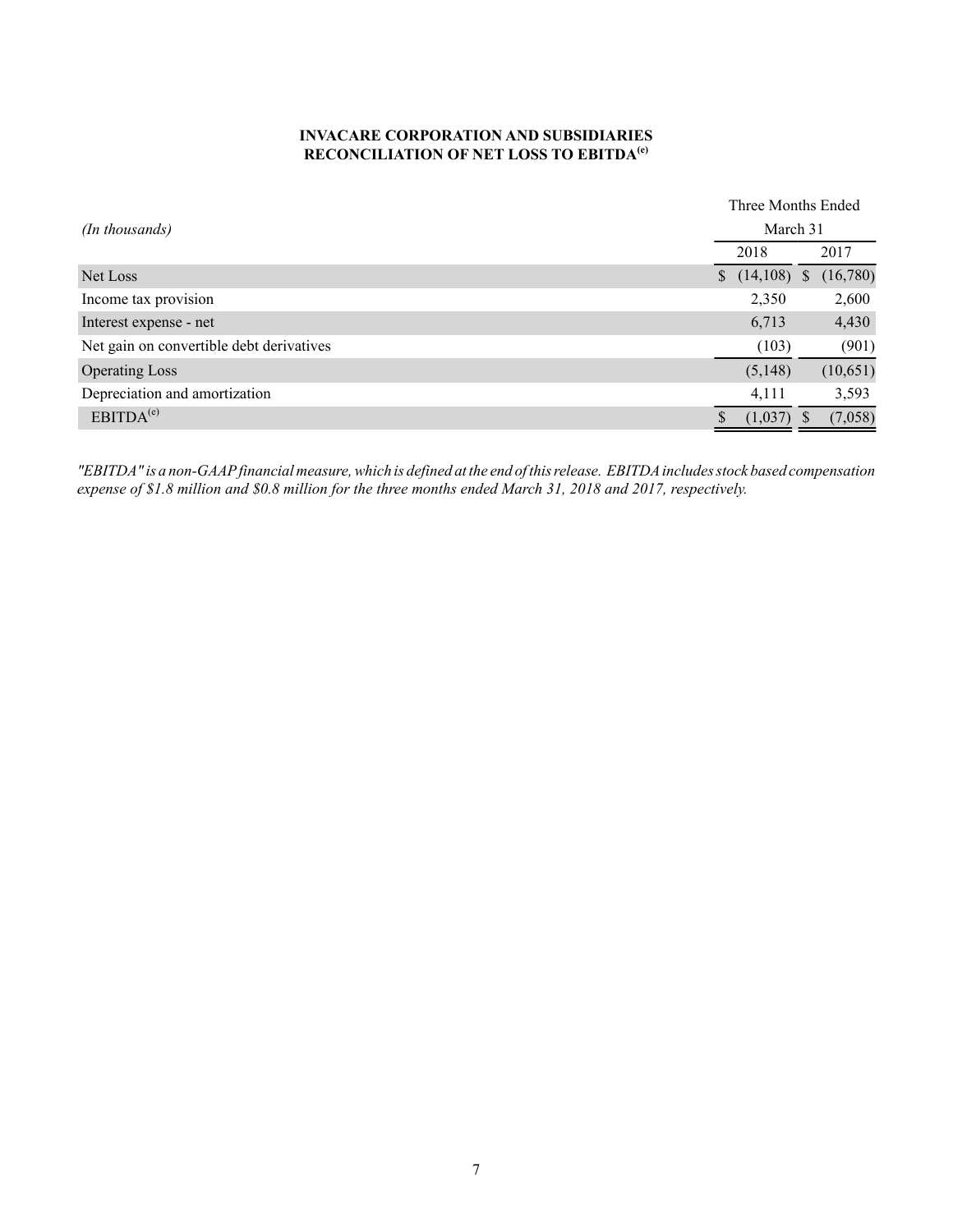#### **INVACARE CORPORATION AND SUBSIDIARIES BUSINESS SEGMENTS (UNAUDITED)**

The company operates in four primary business segments: North America/Home Medical Equipment (NA/HME), Institutional Products Group (IPG), Europe and Asia/Pacific. The four reportable segments represent operating groups, which offer products to different geographic regions. Intersegment revenue for reportable segments was \$33,109,000 for the three months ended March 31, 2018, respectively, compared to \$30,398,000 for the three months ended March 31, 2017, respectively. The accounting principles applied at the operating segment level are generally the same as those applied at the consolidated financial statement level. Intersegment sales are eliminated in consolidation.

The information by segment is as follows:

 $\mathcal{L}_\text{max}$ 

|                                            |             | Three Months Ended |                        |  |  |  |  |  |
|--------------------------------------------|-------------|--------------------|------------------------|--|--|--|--|--|
| (In thousands)                             |             | March 31           |                        |  |  |  |  |  |
|                                            | 2018        | 2017               | Change                 |  |  |  |  |  |
| Revenues from external customers           |             |                    |                        |  |  |  |  |  |
| Europe                                     | \$131,314   | \$119,508          | \$11,806               |  |  |  |  |  |
| NA/HME                                     | 79,782      | 84,262             | (4,480)                |  |  |  |  |  |
| <b>IPG</b>                                 | 14,887      | 16,373             | (1, 486)               |  |  |  |  |  |
| Asia/Pacific                               | 11,077      | 11,580             | (503)                  |  |  |  |  |  |
| Consolidated                               | \$237,060   | \$231,723          | 5,337                  |  |  |  |  |  |
|                                            |             |                    |                        |  |  |  |  |  |
| Operating income (loss)                    |             |                    |                        |  |  |  |  |  |
| Europe                                     | \$<br>6,594 | \$<br>5,100        | 1,494<br><sup>\$</sup> |  |  |  |  |  |
| NA/HME                                     | (8,138)     | (9,426)            | 1,288                  |  |  |  |  |  |
| <b>IPG</b>                                 | 1,598       | 1,898              | (300)                  |  |  |  |  |  |
| Asia/Pacific                               | 972         | (430)              | 1,402                  |  |  |  |  |  |
| All Other                                  | (5,773)     | (4,510)            | (1,263)                |  |  |  |  |  |
| Charge related to restructuring activities | (401)       | (3,283)            | 2,882                  |  |  |  |  |  |
| Consolidated operating loss                | (5,148)     | (10,651)           | 5,503                  |  |  |  |  |  |
| Net gain on convertible debt derivatives   | 103         | 901                | (798)                  |  |  |  |  |  |
| Net Interest expense                       | (6,713)     | (4, 430)           | (2,283)                |  |  |  |  |  |
| Loss before income taxes                   | \$(11,758)  | \$(14,180)         | 2,422                  |  |  |  |  |  |
|                                            |             |                    |                        |  |  |  |  |  |

"All Other" consists of unallocated corporate selling, general and administrative expenses and intercompany profits, which do not meet the quantitative criteria for determining reportable segments.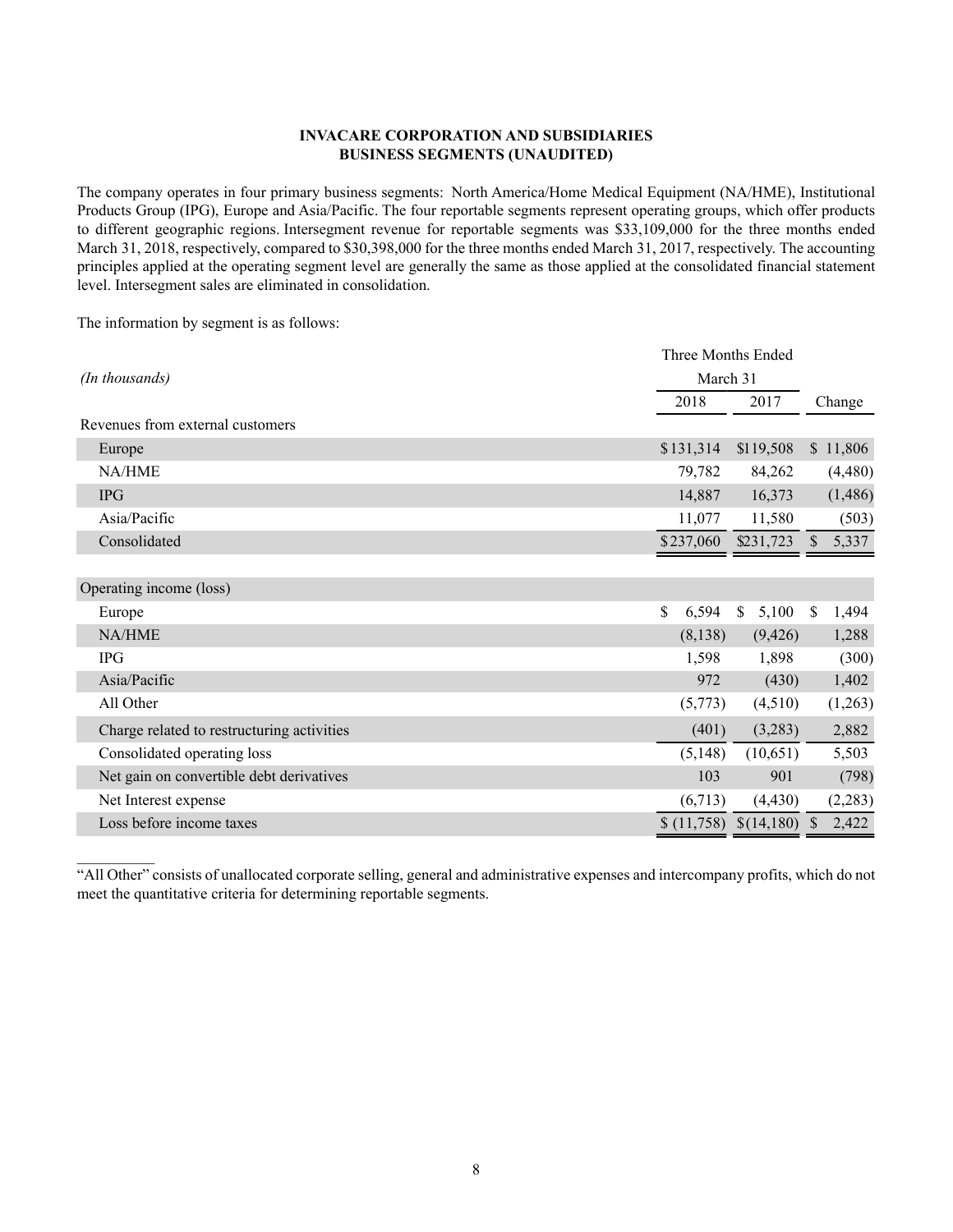#### **INVACARE CORPORATION AND SUBSIDIARIES BUSINESS SEGMENT NET SALES (UNAUDITED)**

The following table provide net sales change as reported and as adjusted to exclude the impact of foreign exchange translation (constant currency net sales<sup>(a)</sup>). The current year constant currency net sales are translated using the prior year's foreign exchange rates. These amounts are then compared to the prior year's sales to calculate the constant currency net sales change.

#### **Three months ended March 31, 2018 compared to March 31, 2017:**

|              | Reported | Foreign Exchange<br>Translation Impact | <b>Constant Currency</b> |  |  |
|--------------|----------|----------------------------------------|--------------------------|--|--|
| Europe       | $9.9\%$  | $12.5\%$                               | $(2.6)\%$                |  |  |
| NA/HME       | (5.3)    | 0.4                                    | (5.7)                    |  |  |
| <b>IPG</b>   | (9.1)    | 0.2                                    | (9.3)                    |  |  |
| Asia/Pacific | (4.3)    | 3.2                                    | (7.5)                    |  |  |
| Consolidated | 2.3      | 6.7                                    | (4.4)                    |  |  |

#### **INVACARE CORPORATION AND SUBSIDIARIES BUSINESS SEGMENT SEQUENTIAL NET SALES (UNAUDITED)**

The following tables provide net sales at reported rates for the quarters ended March 31, 2018 and December 31, 2017, respectively, and net sales for the quarters ended March 31, 2018 and December 31, 2017, respectively, as translated at the foreign exchange rates for the quarter ended March 31, 2017 with each then compared to each other (constant currency sequential net sales<sup>(b)</sup>). The company began this disclosure in 1Q17 to illustrate the effect of its transformation on its segments and continues to do so while the transformation continues.

|              |   | 1018 at<br><b>Reported</b><br>Foreign<br>Exchange<br>Rates |               | Foreign<br>Exchange<br>Translation<br>Impact |  | 1018 at<br>1017 Foreign<br>Exchange<br>Rates |               | 4017 at 1017<br>Foreign<br>Exchange<br><b>Sequential</b><br>Growth \$<br>Rates |               |           | Sequential<br>Growth % |
|--------------|---|------------------------------------------------------------|---------------|----------------------------------------------|--|----------------------------------------------|---------------|--------------------------------------------------------------------------------|---------------|-----------|------------------------|
| Europe       | S | 131,314                                                    | <sup>S</sup>  | $(14,870)$ \$                                |  | 116,444                                      | <sup>S</sup>  | 131,053                                                                        | <sup>S</sup>  | (14,609)  | $(11.1)\%$             |
| NA/HME       |   | 79,782                                                     |               | (326)                                        |  | 79,456                                       |               | 79,050                                                                         |               | 406       | 0.5                    |
| <b>IPG</b>   |   | 14,887                                                     |               | (47)                                         |  | 14,840                                       |               | 13,789                                                                         |               | 1,051     | 7.6                    |
| Asia Pacific |   | 11.077                                                     |               | (359)                                        |  | 10.718                                       |               | 13,188                                                                         |               | (2,470)   | (18.7)                 |
| Consolidated |   | 237,060                                                    | <sup>\$</sup> | $(15,602)$ \$                                |  | 221,458                                      | <sup>\$</sup> | 237,080                                                                        | <sup>\$</sup> | (15, 622) | $(6.6)\%$              |

|              |    | 4017 at<br><b>Reported</b><br>Foreign<br><b>Exchange</b><br><b>Rates</b> |    | Foreign<br><b>Exchange</b><br><b>Translation</b><br>Impact | 4Q17 at<br>1Q17 Foreign<br><b>Exchange</b><br><b>Rates</b> |         |  |  |
|--------------|----|--------------------------------------------------------------------------|----|------------------------------------------------------------|------------------------------------------------------------|---------|--|--|
| Europe       | \$ | 144,052                                                                  | \$ | (12,999)                                                   | $\mathcal{S}$                                              | 131,053 |  |  |
| NA/HME       |    | 79,351                                                                   |    | (301)                                                      |                                                            | 79,050  |  |  |
| <b>IPG</b>   |    | 13,804                                                                   |    | (15)                                                       |                                                            | 13,789  |  |  |
| Asia Pacific |    | 13,144                                                                   |    | 44                                                         |                                                            | 13,188  |  |  |
| Consolidated | S  | 250,351                                                                  | S. | (13,271)                                                   | \$                                                         | 237,080 |  |  |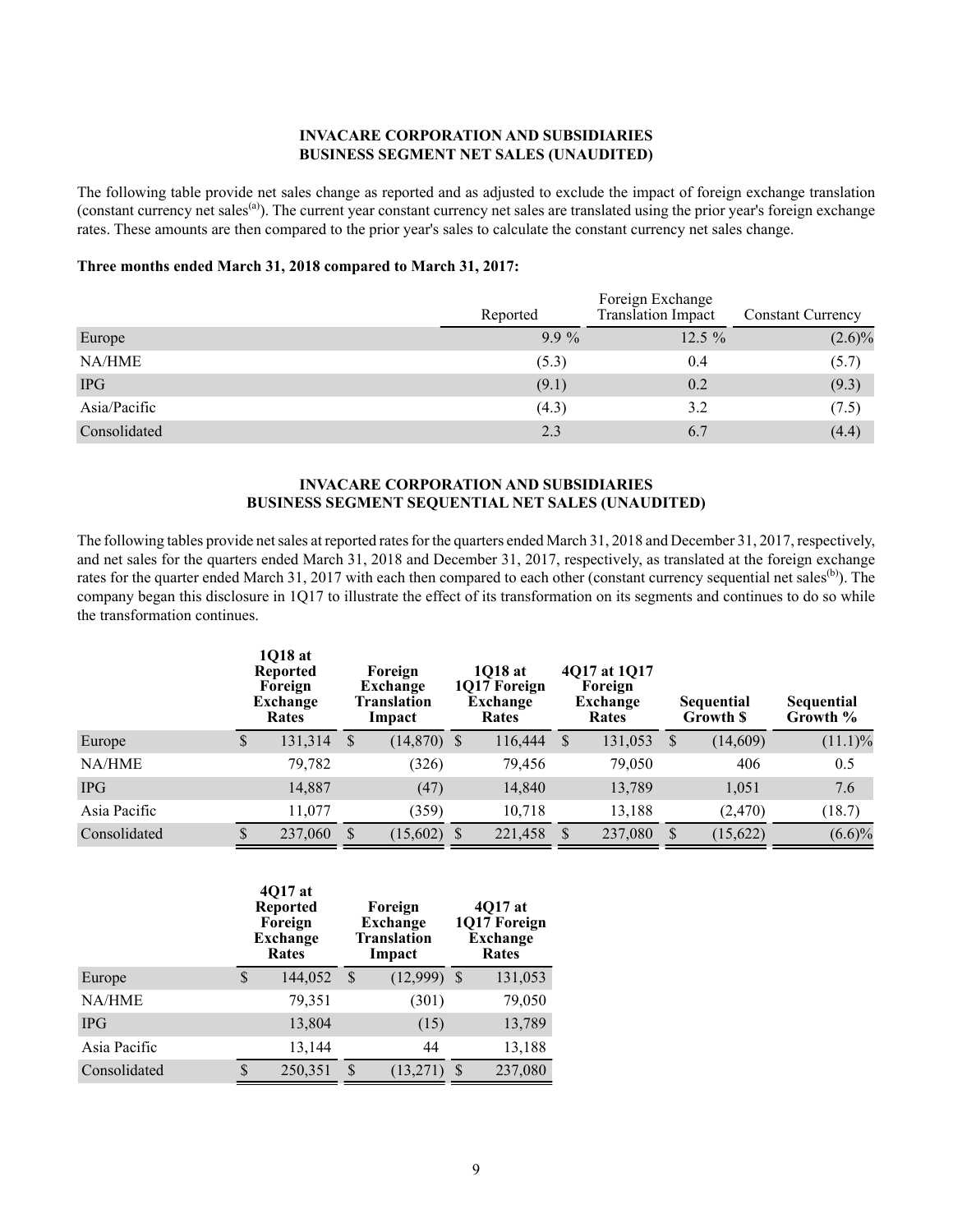#### **INVACARE CORPORATION AND SUBSIDIARIES CONDENSED CONSOLIDATED BALANCE SHEETS (UNAUDITED)**

| (In thousands)                                                  | March 31,<br>2018 |           |               | December 31,<br>2017 |
|-----------------------------------------------------------------|-------------------|-----------|---------------|----------------------|
| <b>Assets</b>                                                   |                   |           |               |                      |
| <b>Current Assets</b>                                           |                   |           |               |                      |
| Cash and cash equivalents                                       | \$                | 150,618   | $\mathcal{S}$ | 176,528              |
| Trade receivables, net                                          |                   | 127,370   |               | 125,615              |
| Installment receivables, net                                    |                   | 1,281     |               | 1,334                |
| Inventories, net                                                |                   | 132,038   |               | 121,933              |
| Other current assets                                            |                   | 33,966    |               | 31,504               |
| <b>Total Current Assets</b>                                     |                   | 445,273   |               | 456,914              |
| <b>Other Assets</b>                                             |                   | 101,964   |               | 97,576               |
| <b>Intangibles</b>                                              |                   | 30,387    |               | 30,244               |
| <b>Property and Equipment, net</b>                              |                   | 79,367    |               | 80,016               |
| Goodwill                                                        |                   | 410,291   |               | 401,283              |
| <b>Total Assets</b>                                             | \$                | 1,067,282 | $\sqrt{S}$    | 1,066,033            |
| <b>Liabilities and Shareholders' Equity</b>                     |                   |           |               |                      |
| <b>Current Liabilities</b>                                      |                   |           |               |                      |
| Accounts payable                                                | \$                | 94,284    | $\mathbf S$   | 90,566               |
| Accrued expenses                                                |                   | 111,650   |               | 118,697              |
| Current taxes payable                                           |                   | 4,631     |               | 6,761                |
| Short-term debt and current maturities of long-term obligations |                   | 1,775     |               | 2,040                |
| <b>Total Current Liabilities</b>                                |                   | 212,340   |               | 218,064              |
| <b>Long-Term Debt</b>                                           |                   | 244,366   |               | 241,405              |
| <b>Other Long-Term Obligations</b>                              |                   | 187,904   |               | 183,270              |
| <b>Shareholders' Equity</b>                                     |                   | 422,672   |               | 423,294              |
| <b>Total Liabilities and Shareholders' Equity</b>               | \$                | 1,067,282 | $\mathcal{S}$ | 1,066,033            |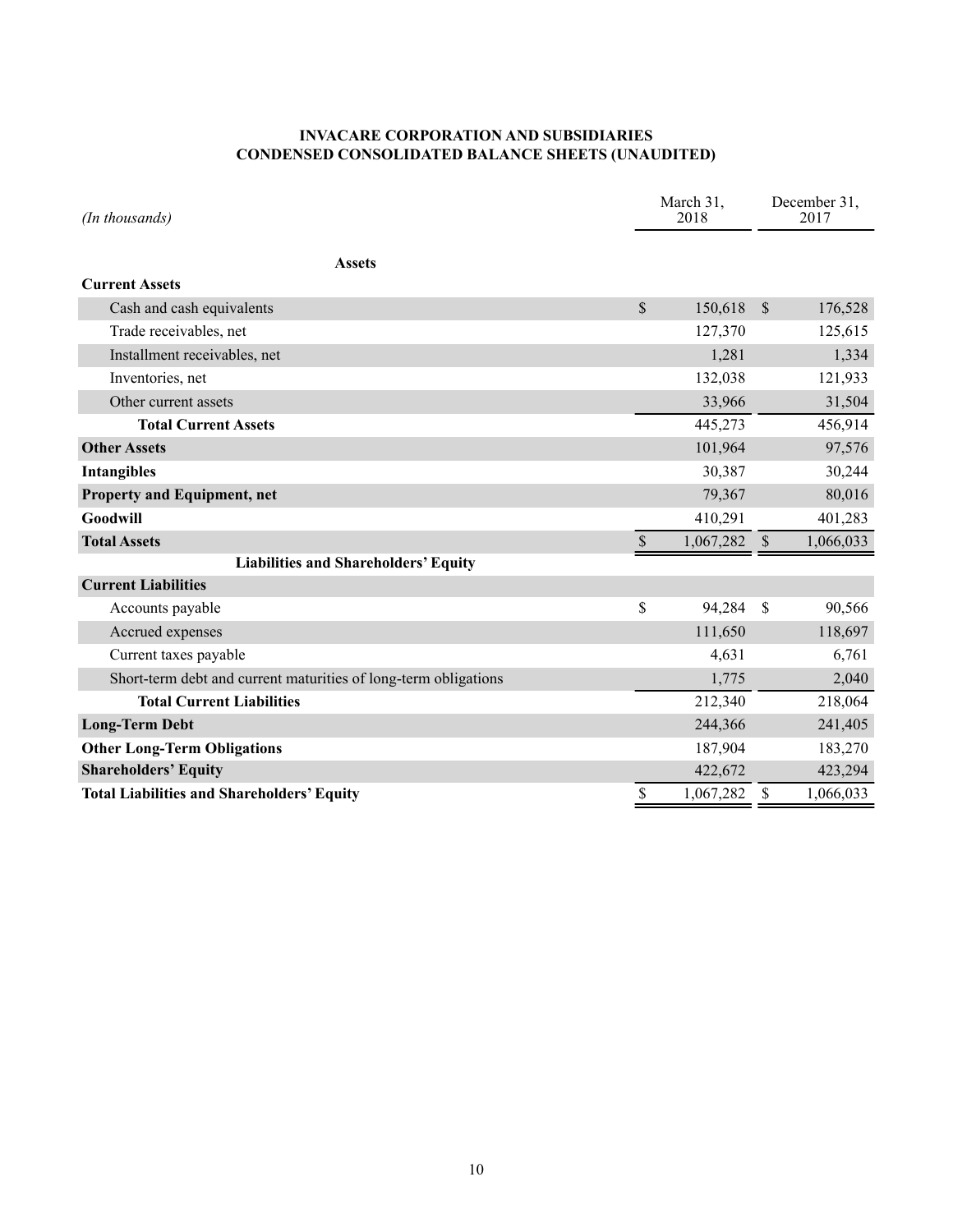#### **INVACARE CORPORATION AND SUBSIDIARIES RECONCILIATION FROM NET CASH USED BY OPERATING ACTIVITIES TO FREE CASH FLOW(d)**

|                                       | Three Months Ended |               |  |           |  |  |  |
|---------------------------------------|--------------------|---------------|--|-----------|--|--|--|
| (In thousands)                        |                    | March 31      |  |           |  |  |  |
|                                       |                    | 2018          |  | 2017      |  |  |  |
| Net cash used by operating activities |                    | $(24,651)$ \$ |  | (30, 330) |  |  |  |
| Plus:                                 |                    |               |  |           |  |  |  |
| Sales of property and equipment       |                    | 10            |  | 10        |  |  |  |
| Less:                                 |                    |               |  |           |  |  |  |
| Purchases of property and equipment   |                    | (2,065)       |  | (3,034)   |  |  |  |
| Free Cash $Flow(d)$                   |                    | (26,706)      |  | (33, 354) |  |  |  |
|                                       |                    |               |  |           |  |  |  |